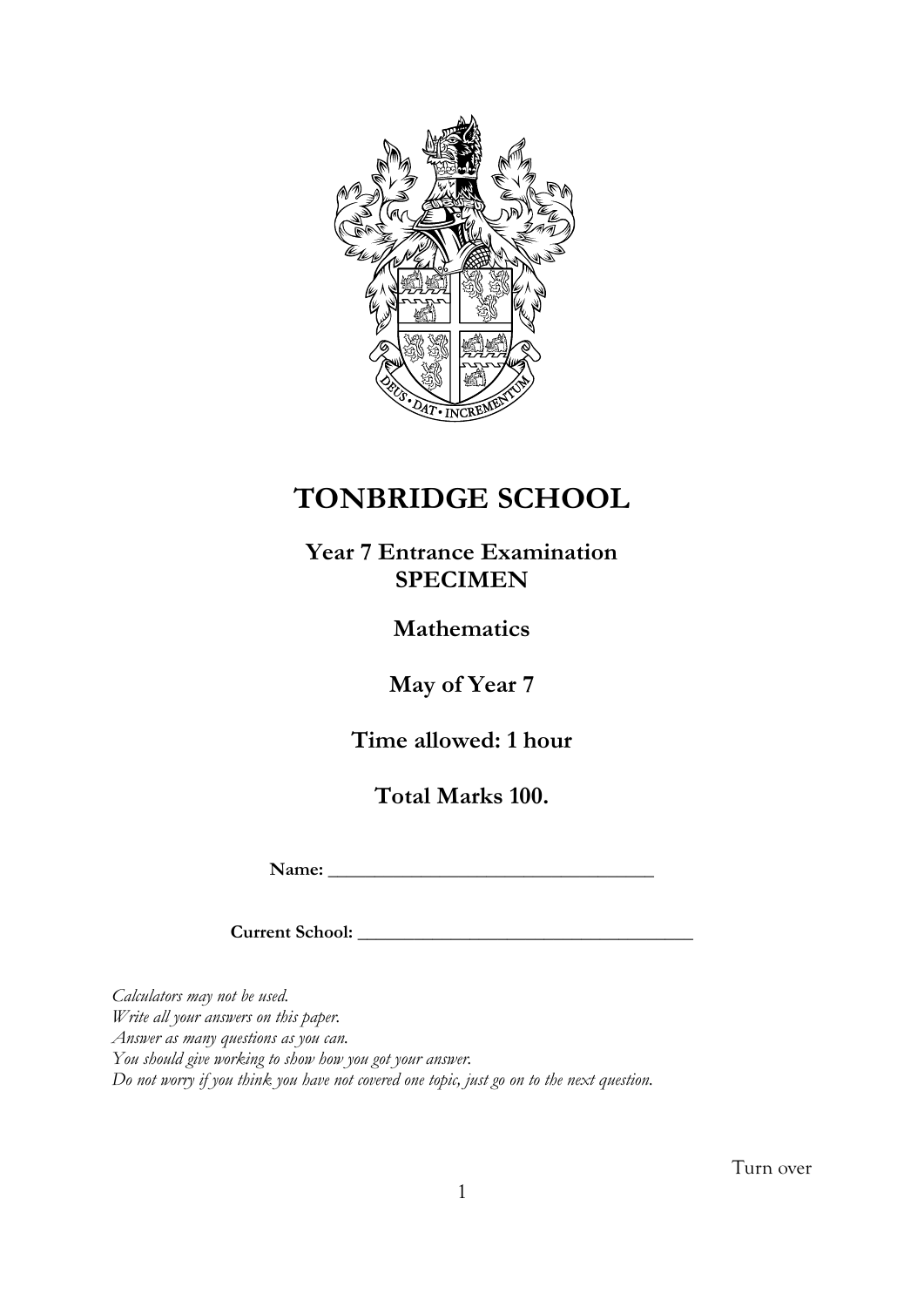

1. The bar chart shows the number of pupils in the four year 7 classes at a certain school.

a) How many girls in class 7D?

Answer: \_\_\_\_\_\_\_\_\_\_\_\_\_\_\_ (1)

b) How many boys in total in all four classes?

Answer: \_\_\_\_\_\_\_\_\_\_\_\_\_\_\_\_(2)

c) What is the ratio of boys to girls in class 7B? Give your answer in its simplest form.

Answer: \_\_\_\_\_\_: \_\_\_\_\_(2)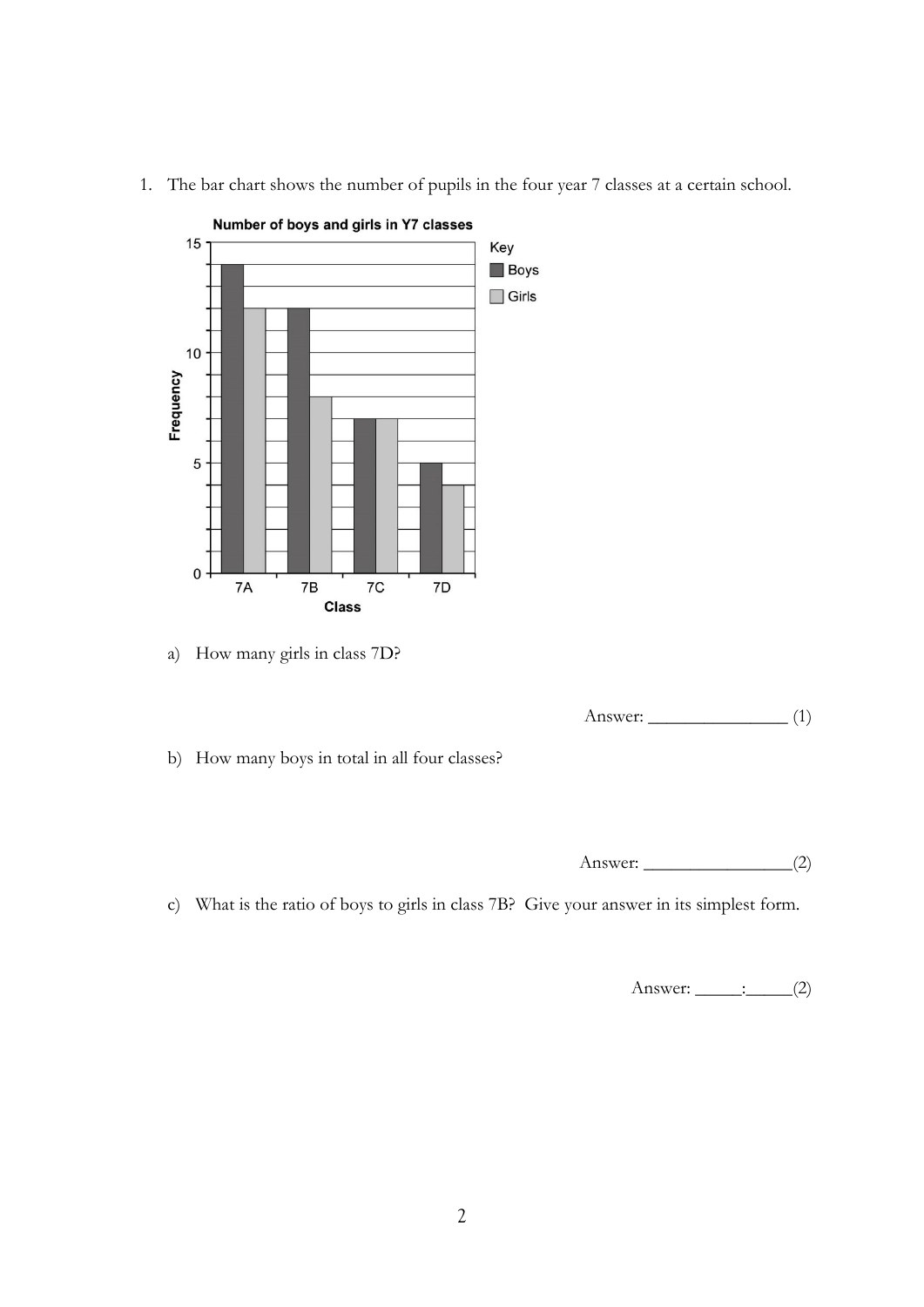- 2. Four friends are shopping in their local supermarket.
	- a) Anton buys a chocolate bar for  $f(0.84)$  and a can of drink for  $f(0.78)$ . How much do they cost in total?

Answer: £ \_\_\_\_\_\_\_\_\_\_\_\_\_\_\_\_\_\_(2)

b) Boris buys a tube of suncream that costs  $£8.62.$  How much change does he receive from a  $\text{\emph{f}}10$  note?

Answer: £ \_\_\_\_\_\_\_\_\_\_\_\_\_\_\_\_\_\_(2)

c) Bottles of vintage lemonade cost  $f_1$ 1.37. Charles buys 5 of these. What is the total cost?

Answer: £ \_\_\_\_\_\_\_\_\_\_\_\_\_\_\_\_\_(2)

d) Danny buys six doughnuts which cost a total of  $\text{\emph{L}}2.76$ . How much does each doughnut cost?

Answer: \_\_\_\_\_\_\_\_\_\_\_\_\_\_\_\_\_ p (2)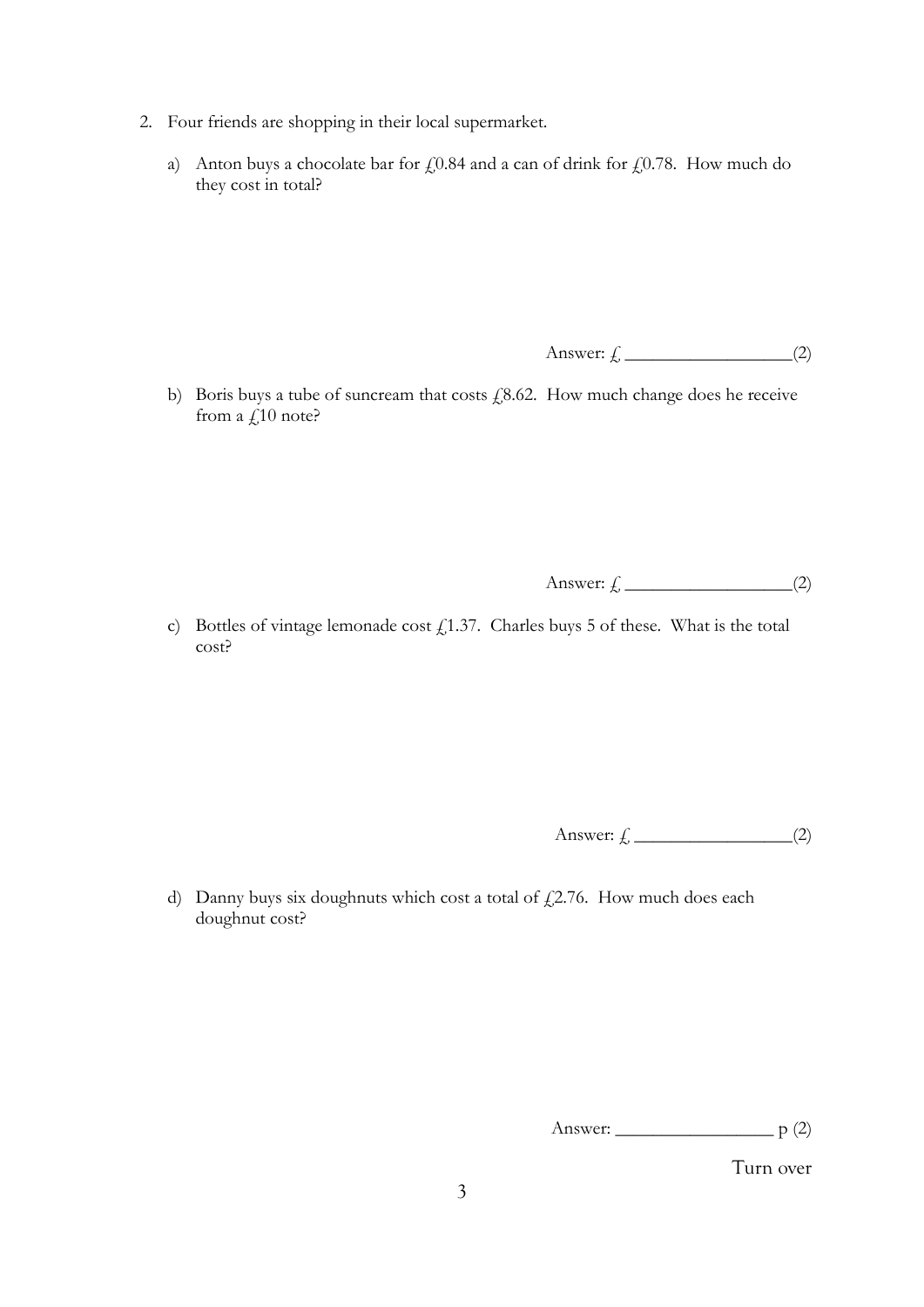- 3. Calculate
	- a)  $4 + 5 \times 3 2$

|                                                                                                                | Answer: | (2) |
|----------------------------------------------------------------------------------------------------------------|---------|-----|
| b) $3 \times 2^2$                                                                                              |         |     |
|                                                                                                                |         |     |
|                                                                                                                |         |     |
|                                                                                                                |         | (1) |
| 4. From the list of numbers: 5, 6, 8, 23, 27, 45, 72<br>(You may use each number more than once or not at all) |         |     |
| a) A factor of 12                                                                                              |         |     |
|                                                                                                                |         | (1) |
| b) A multiple of 15                                                                                            |         |     |
|                                                                                                                |         |     |
|                                                                                                                | Answer: | (1) |
| c) A prime number bigger than 10                                                                               |         |     |
|                                                                                                                |         |     |

Answer: \_\_\_\_\_\_\_\_\_\_\_\_\_\_\_\_\_(1)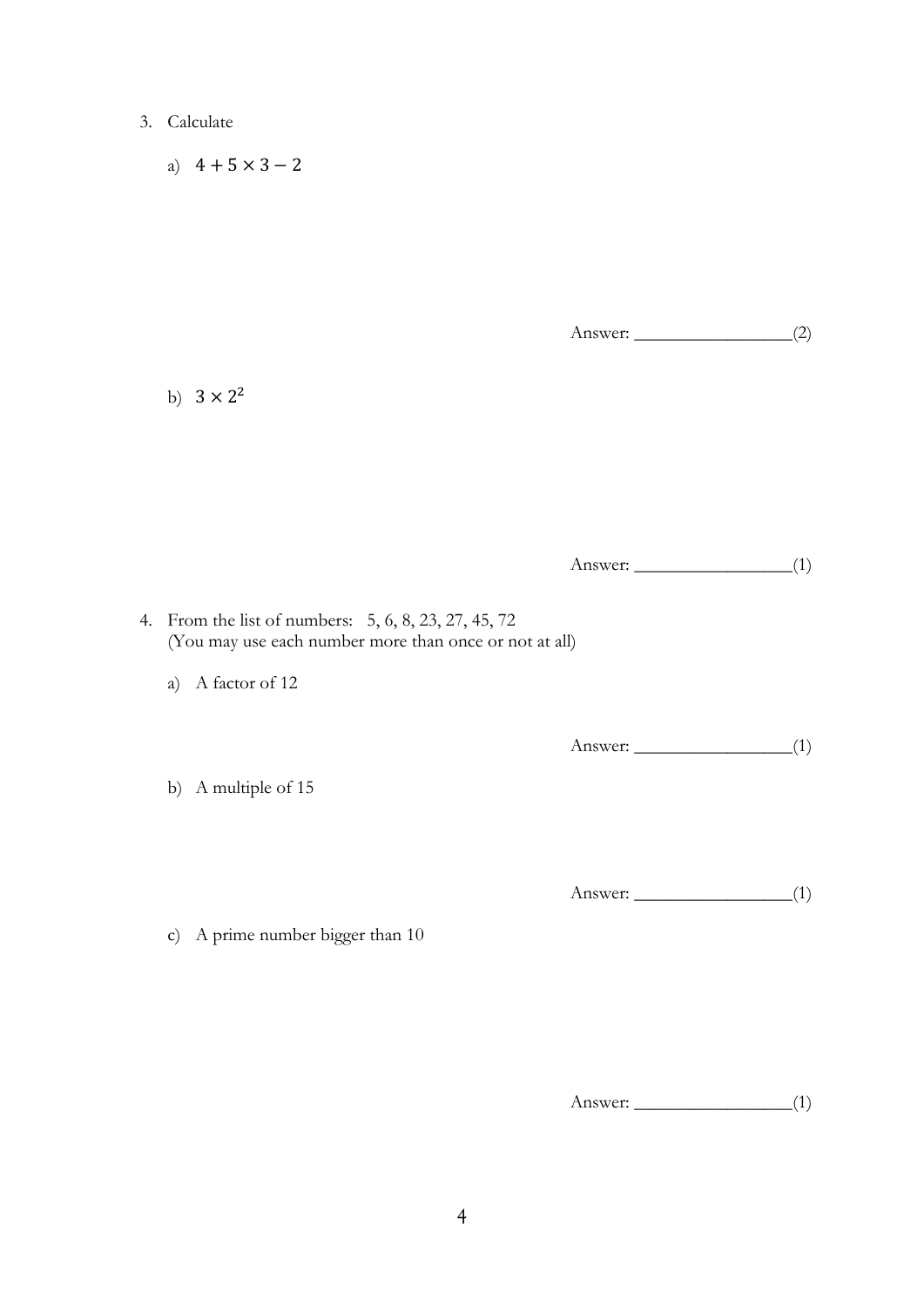5.

a) Write 0.2 as a fraction in its lowest terms.

Answer: \_\_\_\_\_\_\_\_\_\_\_\_\_\_\_\_\_(2)

b) Write these numbers in order from the smallest to the largest:

0.3, 
$$
\frac{8}{25}
$$
, 33%,  $\frac{1}{3}$ 

Answer: \_\_\_\_\_\_\_\_\_\_, \_\_\_\_\_\_\_\_\_\_, \_\_\_\_\_\_\_\_, \_\_\_\_\_\_\_\_\_(3)

6. A packet of sweets contains 15 red, 25 blue and 10 green. A larger packet of sweets has the colours in the same ratio and contains 22 green. How many blue are there in the larger packet.

Answer: \_\_\_\_\_\_\_\_\_\_\_\_\_\_\_\_\_(3)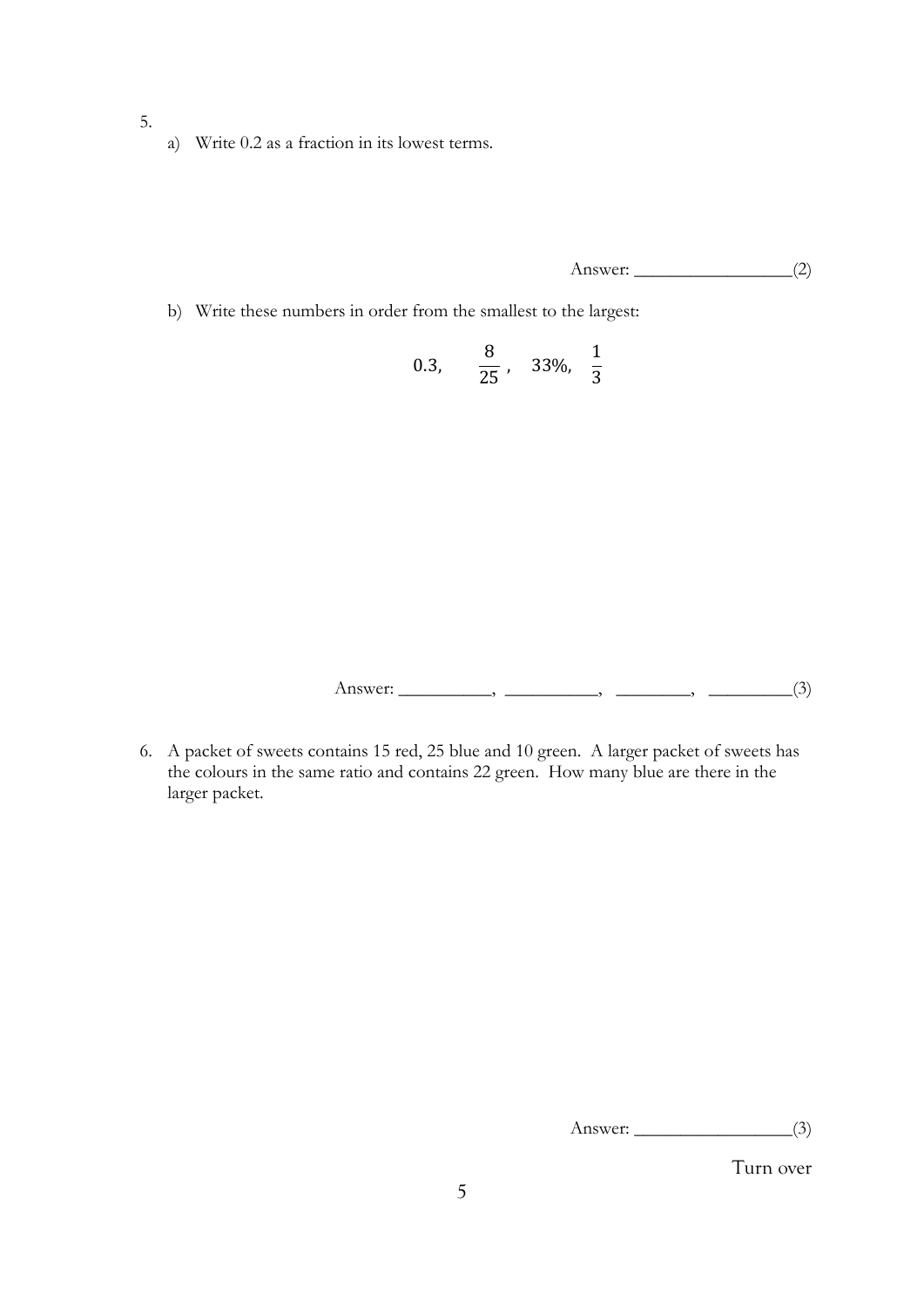- 7. The number of goals scored by a Tonbridge hockey team in their four matches last season were: 4, 6, 1, 6
	- a) Find the mean number of goals scored.

Answer: \_\_\_\_\_\_\_\_\_\_\_\_\_\_\_\_\_(3)

b) Find the median number of goals scored.

Answer: \_\_\_\_\_\_\_\_\_\_\_\_\_\_\_\_\_(2)

c) What is the range of the number of goals scored?

Answer: \_\_\_\_\_\_\_\_\_\_\_\_\_\_\_\_\_(1)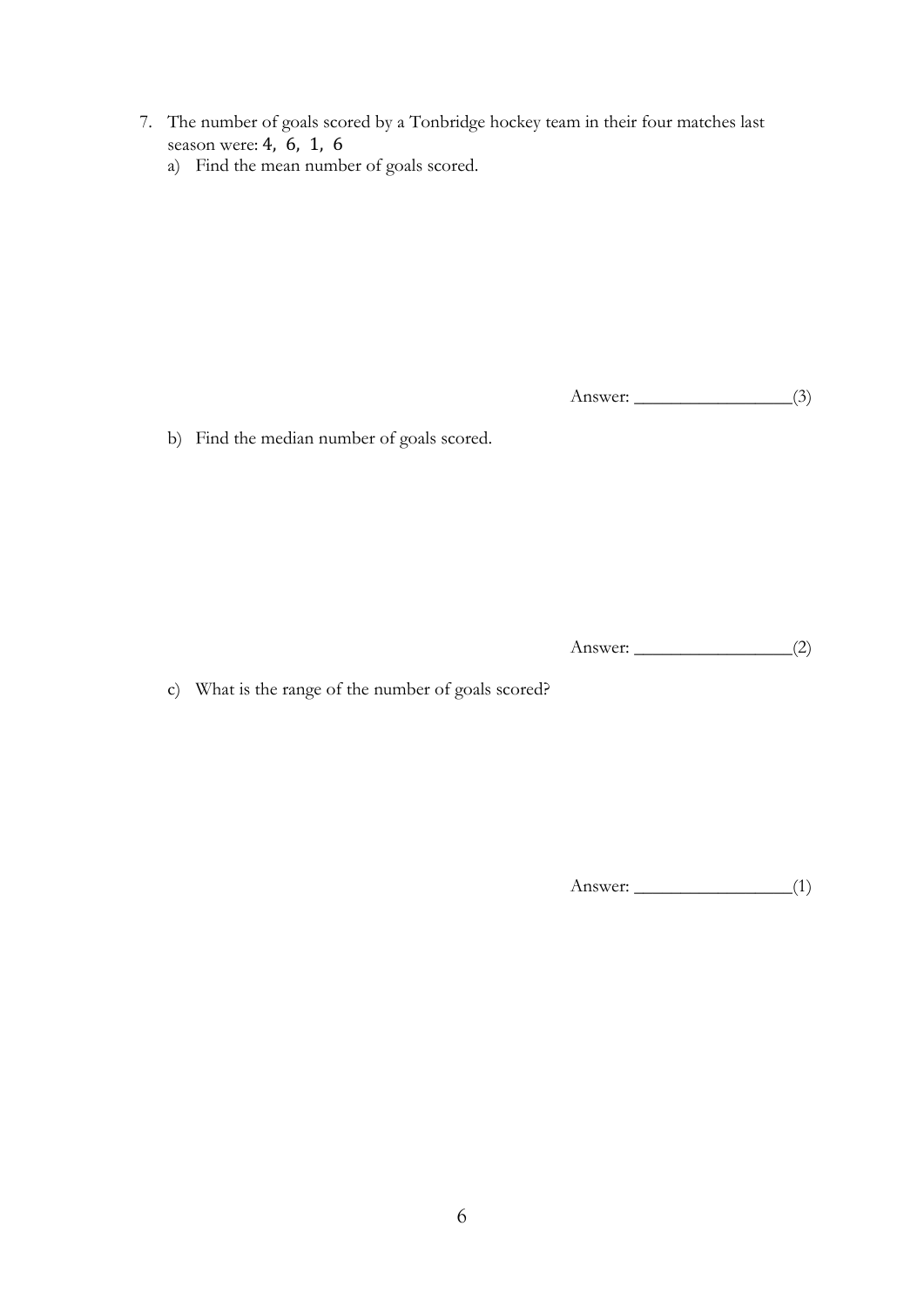8. If  $a = 3$ ,  $b = 5$  and  $c = -2$ , find the value of; a)  $ab^2$ 

$$
b) (bc)^2
$$
 Answer: (2)

Answer: \_\_\_\_\_\_\_\_\_\_\_\_\_\_\_\_\_(2)

Answer: \_\_\_\_\_\_\_\_\_\_\_\_\_\_\_\_\_(2)

Answer: \_\_\_\_\_\_\_\_\_\_\_\_\_\_\_\_\_(2)

Answer: \_\_\_\_\_\_\_\_\_\_\_\_\_\_\_\_\_(2)

Turn over

b)  $(bc)$ 

d)  $2b-c$  $\boldsymbol{a}$ 

c)

 $a+b$  $\mathcal{C}_{0}^{(n)}$ 

e)  $a \boldsymbol{b}$  $\mathcal{C}_{0}^{(n)}$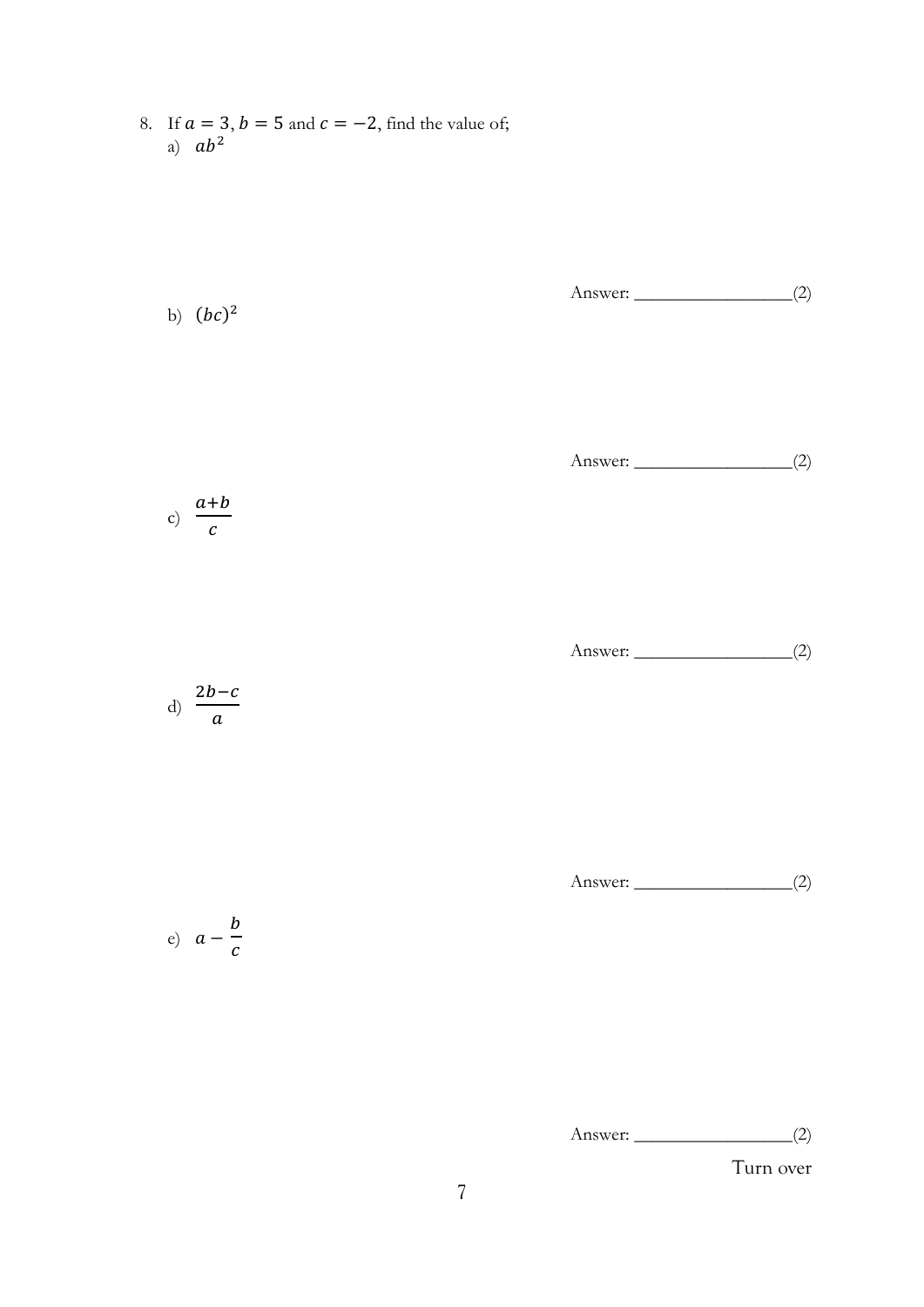9. Calculate, giving your answers as fractions or mixed numbers;

a) 
$$
\frac{1}{4} + \frac{1}{3}
$$

Answer: \_\_\_\_\_\_\_\_\_\_\_\_\_\_\_\_\_(2)

$$
\mathrm{b)}\ 3\frac{1}{4}-1\frac{2}{5}
$$

Answer: \_\_\_\_\_\_\_\_\_\_\_\_\_\_\_\_\_(3)

c) 
$$
2\frac{1}{2} \times 1\frac{3}{5}
$$

Answer: \_\_\_\_\_\_\_\_\_\_\_\_\_\_\_\_\_(3)

d) 
$$
\frac{4}{5} \div \frac{3}{10}
$$

Answer: \_\_\_\_\_\_\_\_\_\_\_\_\_\_\_\_\_(2)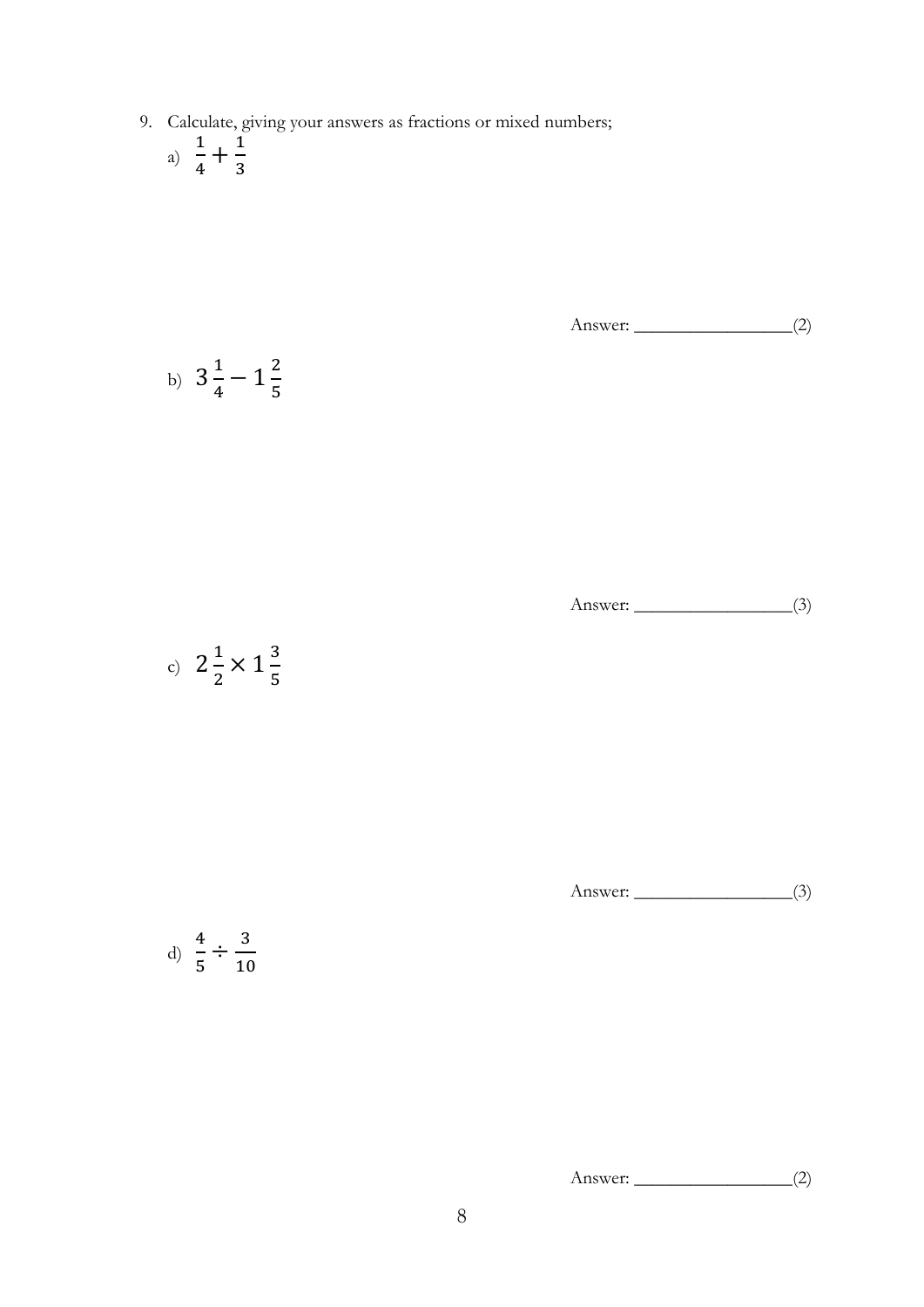## 10. Simplify

a)  $7a - 4a + 2a - a$ 

Answer: \_\_\_\_\_\_\_\_\_\_\_\_\_\_\_\_\_(2)

b)  $3b \times b^2$ 

Answer: \_\_\_\_\_\_\_\_\_\_\_\_\_\_\_\_\_(1)

$$
f_{\rm{max}}
$$

c)  $\frac{4c^2}{\epsilon}$ 8

Answer: \_\_\_\_\_\_\_\_\_\_\_\_\_\_\_\_\_(1)

d) 
$$
\frac{3d+3d}{4}
$$

Answer: \_\_\_\_\_\_\_\_\_\_\_\_\_\_\_\_\_(2)

$$
e) \quad 3-2(e-1)
$$

Answer: \_\_\_\_\_\_\_\_\_\_\_\_\_\_\_\_\_(3)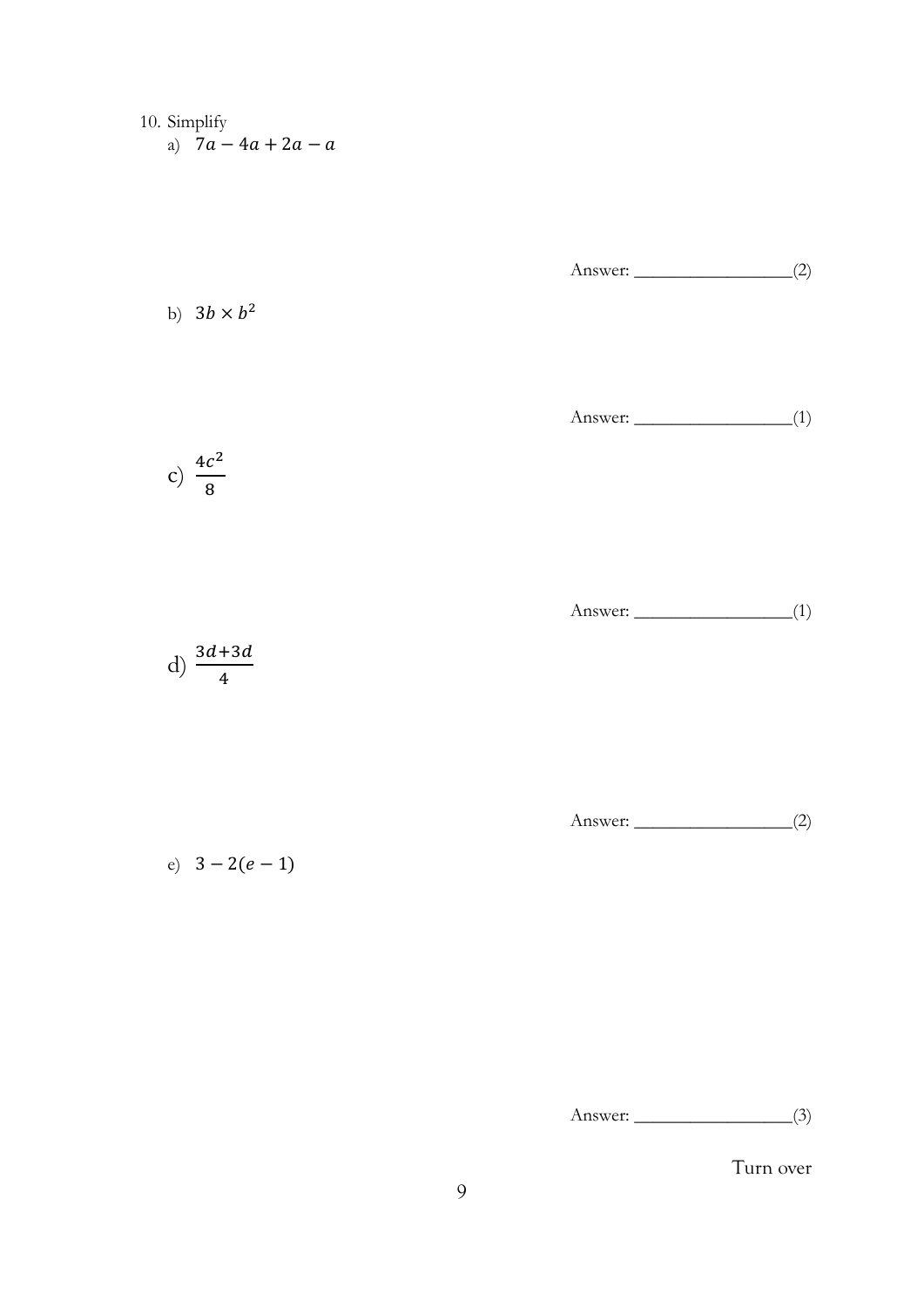11. Write down the next two terms of the following sequences; a) 2, 4, 7, 11, … …

| b) $\frac{2}{3}$ , 2, 6, 18,                       |                                           |
|----------------------------------------------------|-------------------------------------------|
|                                                    |                                           |
|                                                    | (2)<br>Answer: $\qquad \qquad$ , $\qquad$ |
| A sequence follows the rule:<br>Treble and add one |                                           |

c) Explain why if the first term is  $-\frac{2}{9}$  $\frac{2}{9}$  the second term is  $\frac{1}{3}$ 

(2)

d) Find the fourth term

Answer: \_\_\_\_\_\_\_\_\_\_\_\_\_\_\_\_\_(2)

Answer: \_\_\_\_\_\_\_\_, \_\_\_\_\_\_\_\_\_(2)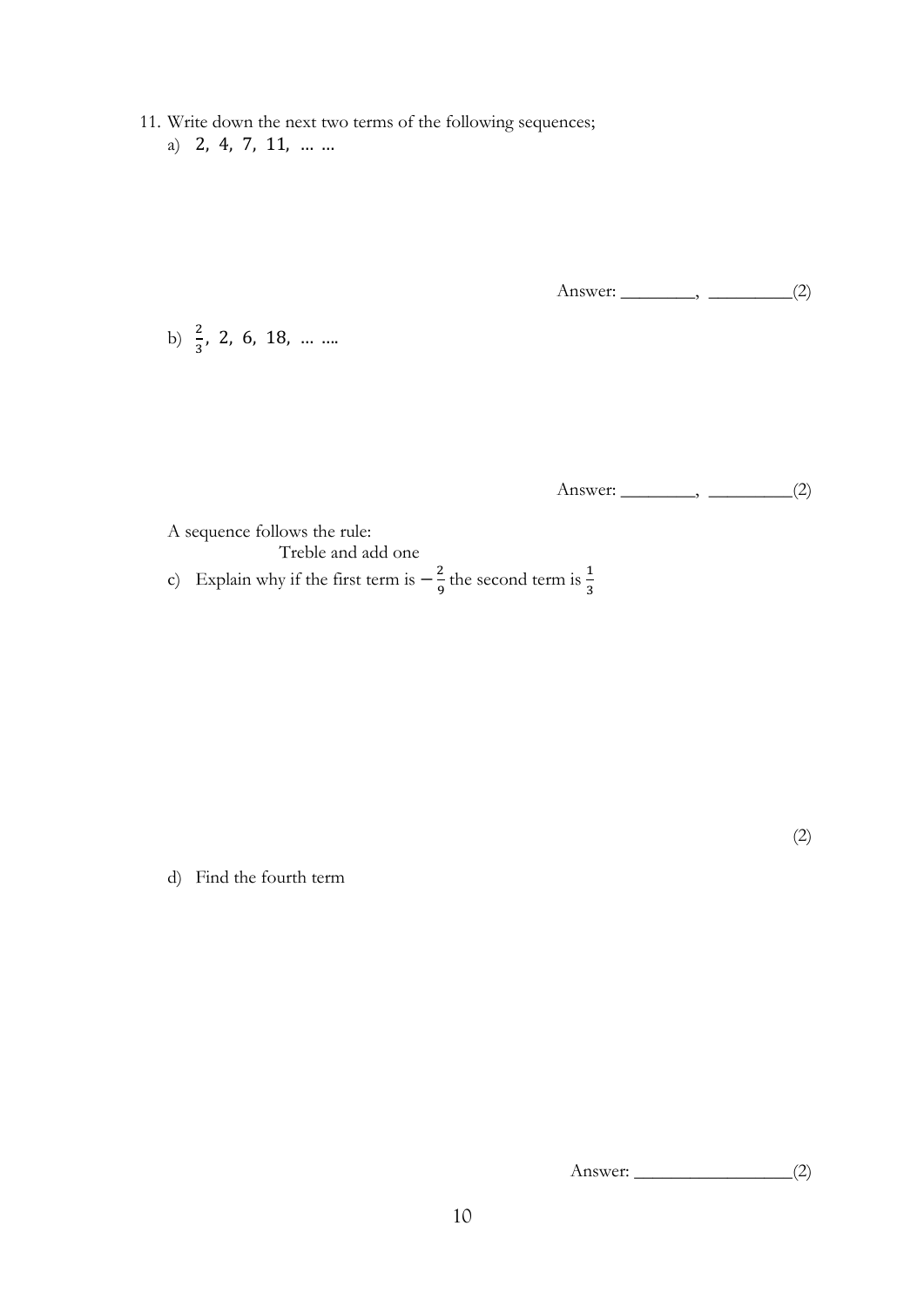12. A tennis racket costs  $£85$  originally. In a sale it is reduced by 15%. What is the sale price?

Answer: £ \_\_\_\_\_\_\_\_\_\_\_\_\_\_\_\_\_(2)

I score 42 out of 48 on a test. What percentage is that?

Answer:  $\frac{0}{2}$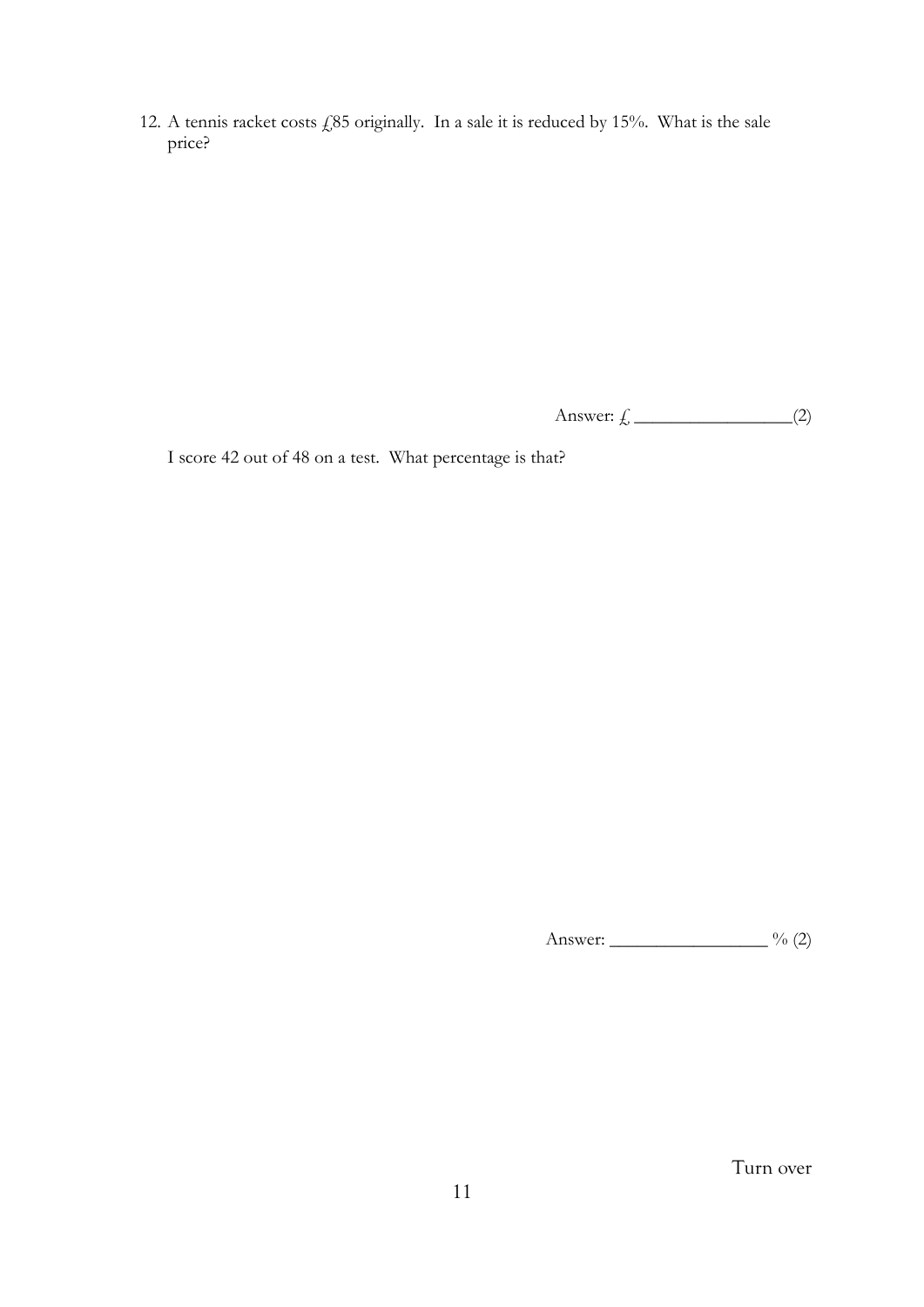13. In the diagram below the straight lines ABG and DEF are parallel. Lines CB and EG are also parallel. Find the angles marked  $a$ ,  $b$ ,  $c$  in the diagram. *The diagram is not drawn accurately.*



Answer: = \_\_\_\_\_\_\_\_\_\_\_\_\_(2)

 $b = \_$  (2)

 $c = \_$  (1)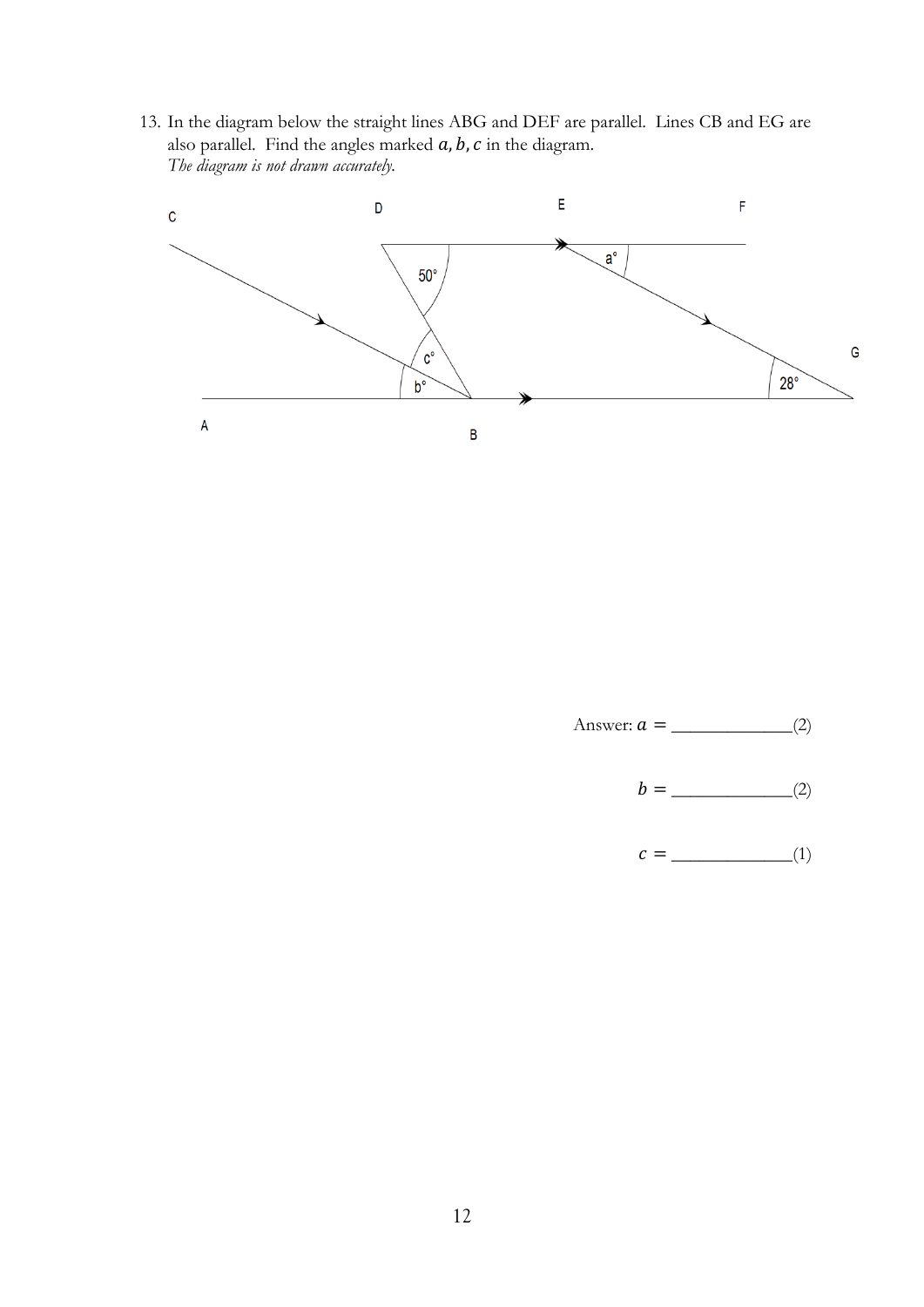- 14. Solve the equations (showing clear working);
	- a)  $3x 4 = 20$

 $x = \_$  (2)

b)  $2 - x = 3(1 - x)$ 

 $x = \_$  (3)

c) 
$$
\frac{x}{3} = \frac{x-4}{2}
$$

 $x = \_$  (3)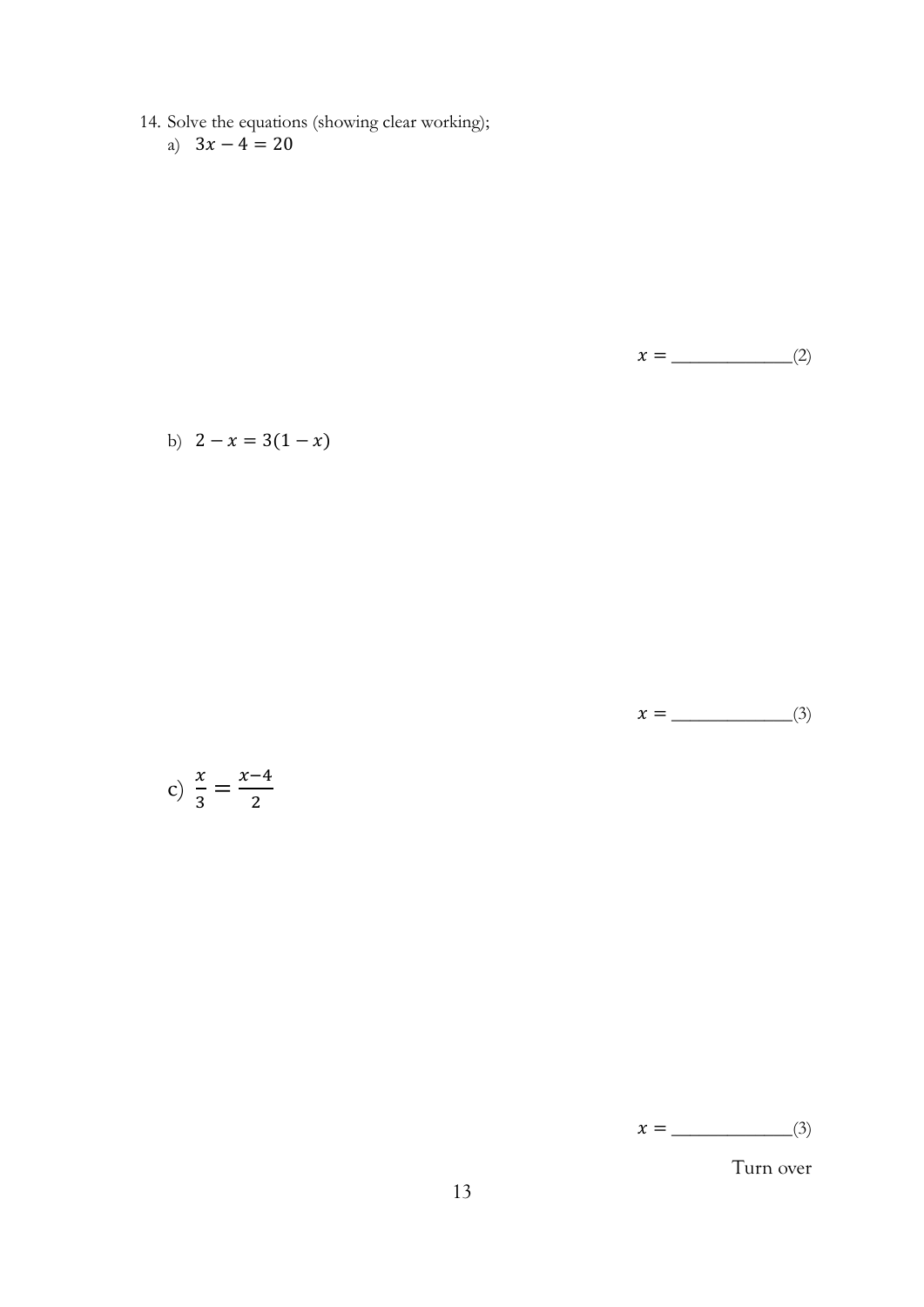## 15. Draw;

a) A quadrilateral with no line of symmetry but order two rotational symmetry,

(2)

b) A trapezium with a line of symmetry,

(2)

c) A rhombus with the two diagonals having lengths 6cm and 4cm.

(2)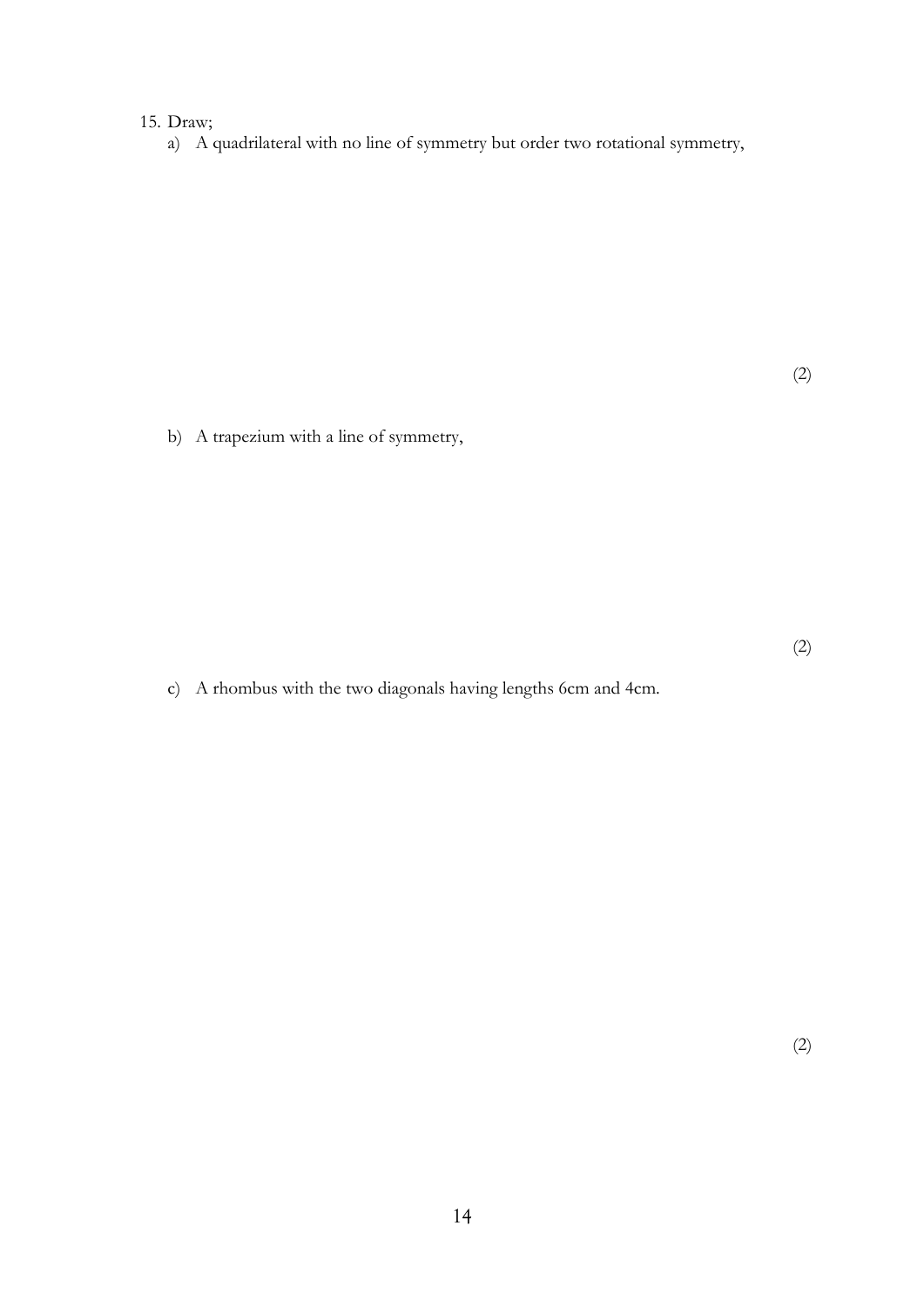- 16. Using some or all of the digits 1,3,5,7,0 make; (each digit may only occur once so the three digit number 113 is not allowed but 507 is)
	- a) A three digit even number

Answer: \_\_\_\_\_\_\_\_\_\_\_\_\_\_\_\_\_(1)

b) The smallest three digit multiple of 5

Answer: \_\_\_\_\_\_\_\_\_\_\_\_\_\_\_\_\_(1)

c) The largest possible multiple of 3 (this does not have to be a three digit number and may have more digits).

Answer: \_\_\_\_\_\_\_\_\_\_\_\_\_\_\_\_\_(2)